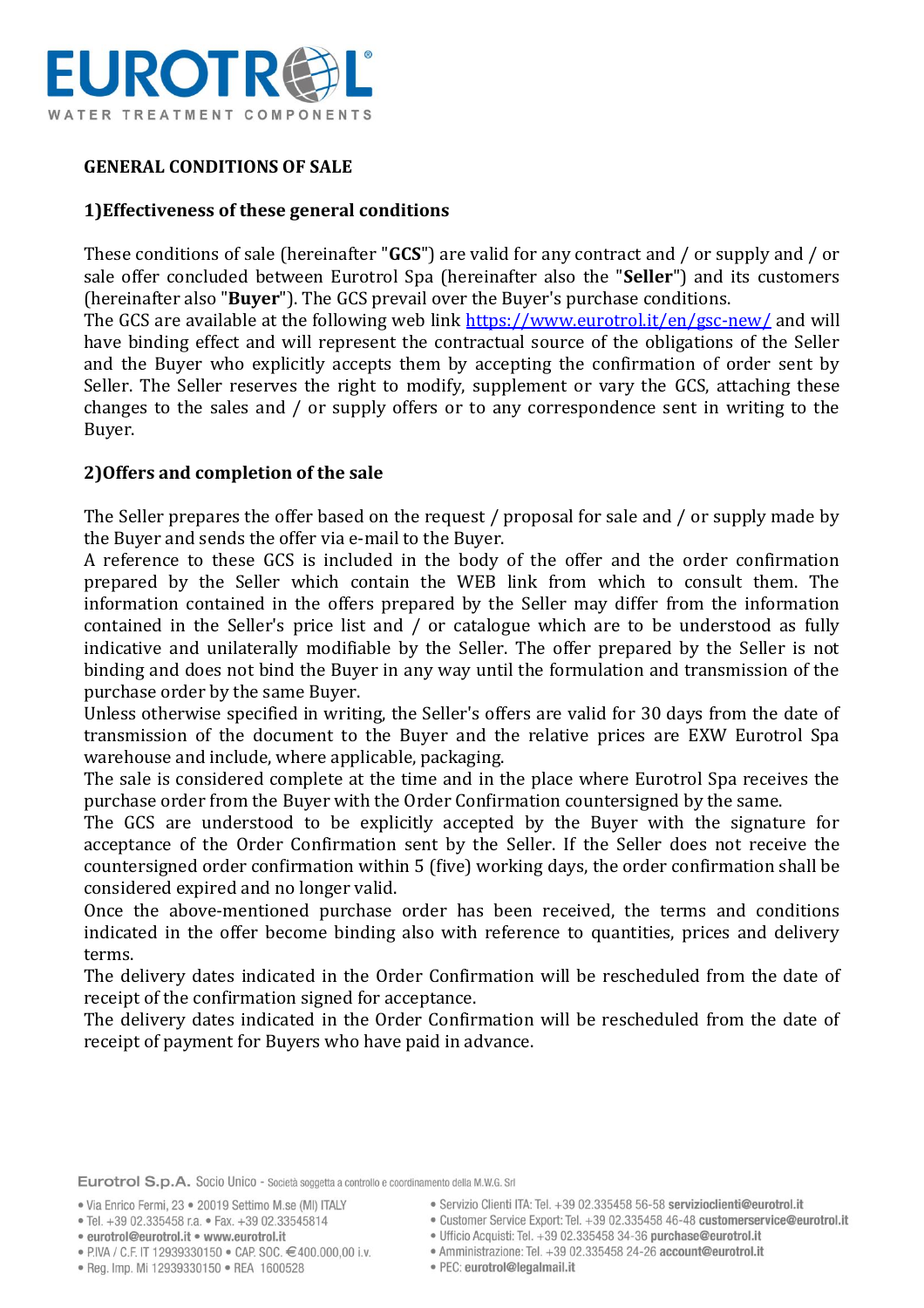

# **3)Minimum order**

Orders made by the Buyer must have a minimum taxable value of  $\epsilon$  100, the Seller therefore reserves the right not to accept orders with a lower value. If such orders are accepted, an additional cost of  $\epsilon$  10 will be charged for management.

# **4)Terms of payment**

The terms of payment are those indicated in the Seller's offer sent to the Buyer. In no case will letters of credit and / or other means of payment separate from bank transfers and Ri.Ba. be accepted as payment methods.

### **5)Description of the products**

The description of the products in the offers prepared by the Seller is the only one that is binding on the Seller. On the contrary, the technical data sheets of the products and the information contained in the catalogue are not binding as they are subject to unilateral changes by the Seller. The Buyer must therefore rely solely on the description in the offer before signing and / or accepting the same offer or sending the related order to Eurotrol Spa.

#### **6)Orders for products carried out on specific customer requests**

The sale and / or supply of specific products which, on the basis of the requests made by the Buyer, are not included in the Eurotrol Spa catalogue, are governed by independent contracts and / or agreements that supplement or modify these GCS.

### **7)Additions or changes to orders already issued**

The Seller reserves the right to make any additions and / or changes requested by the Buyer with reference to orders already sent to the Seller and in the act of being processed. In any case, the Buyer's requests for additions and changes will be considered as new and independent orders that will be processed in the manner provided for in these GCS.

### **8)Cancellation of the order and / or in any case withdrawal by the Buyer**

The cancellation of an order received by the Seller in the manner set forth in Article 2 above, may only take place with the Seller's written consent, provided that no more than five (5) working days have elapsed since the Seller received the order confirmation countersigned by the Buyer.

In case of orders cancelled by the Buyer who has already been notified of the details for the collection of the goods, the same shall be charged 10% of the total taxable amount of the cancelled order as a contribution towards the cost of returning the goods to the warehouse.

- 
- · eurotrol@eurotrol.it · www.eurotrol.it
- P.IVA / C.F. IT 12939330150 CAP. SOC. €400.000.00 i.v.
- · Reg. Imp. Mi 12939330150 · REA 1600528
- · Servizio Clienti ITA: Tel. +39 02.335458 56-58 servizioclienti@eurotrol.it
- · Customer Service Export: Tel. +39 02.335458 46-48 customerservice@eurotrol.it
- · Ufficio Acquisti: Tel. +39 02.335458 34-36 purchase@eurotrol.it
- · Amministrazione: Tel. +39 02.335458 24-26 account@eurotrol.it
- · PEC: eurotrol@legalmail.it

<sup>·</sup> Tel. +39 02.335458 r.a. • Fax. +39 02.33545814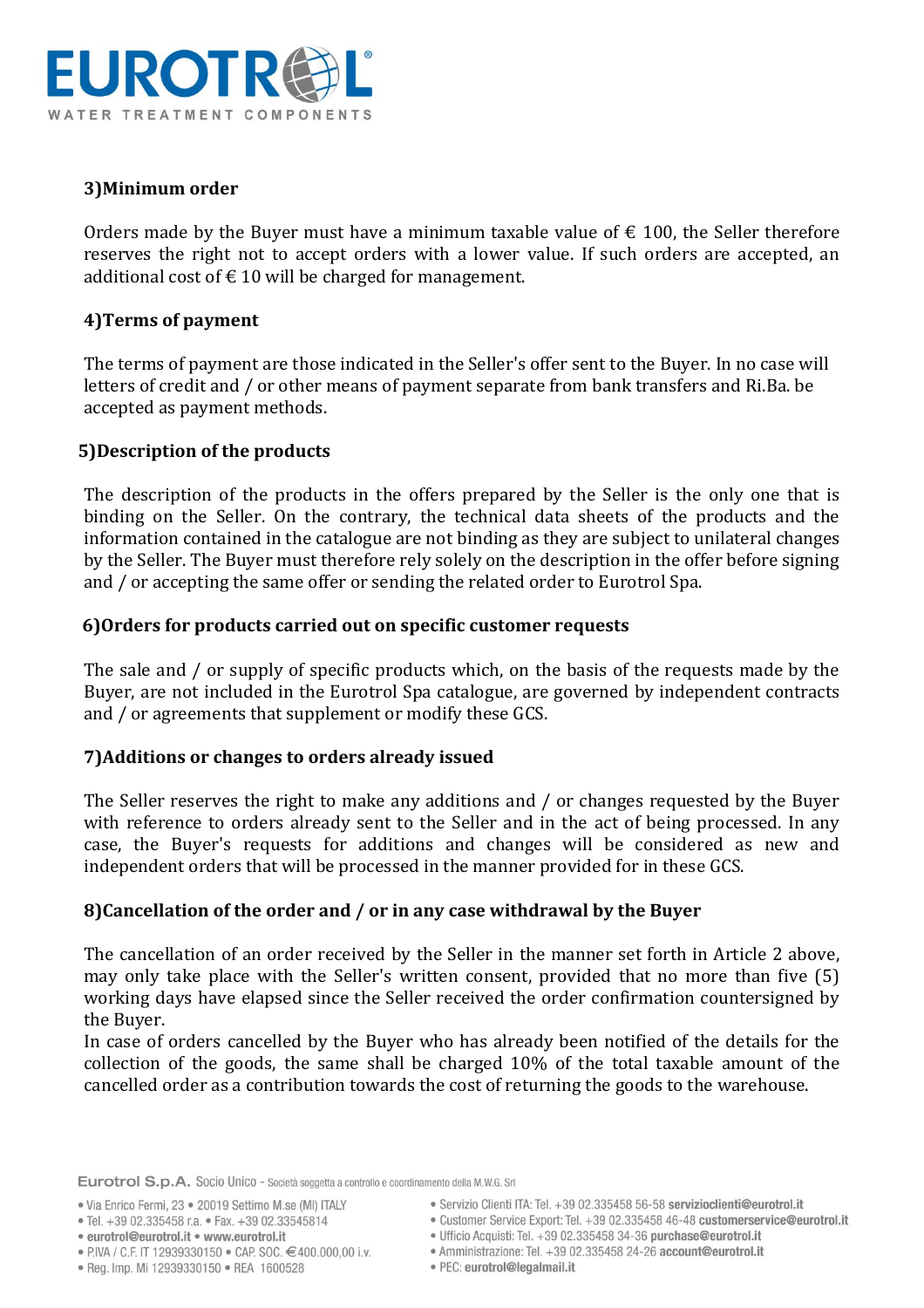

## **9)Prices and taxes**

Unless otherwise specified:

a) the prices of the products do not include VAT, which must be paid upon delivery or in accordance with the specific provisions indicated in the sales invoice.

b) Taxes, duties, shipping costs not agreed with the Seller, insurance, installation costs and related training of the Buyer's and / or end user's personnel are neither included nor provided for in the prices indicated in the offer for the purchase of products.

c) The Seller reserves the right to increase prices at any time.

d) The new sales prices will be applied with reference to the dates of delivery of the goods and not to the date of confirmation of the order, without any obligation on the Seller's side to resend an Order Confirmation with updated prices.

### **10)Terms of delivery**

Unless otherwise agreed in writing, any delivery term also provided for in the offer is not binding for the Seller and is merely indicative.

The Seller reserves the right to make partial deliveries.

The Seller reserves the right to refuse orders with mandatory / binding delivery terms indicated by the Buyer in writing when placing the order.

### **11)Shipping**

The goods travel at the Buyer's risk even if shipped carriage paid.

The Buyer must check the quantities and conditions of the goods upon receipt; any complaints must be sent in writing to the Seller no later than ten (10) working days from receipt of the goods (in any case taking into account the Seller's closing calendar).

In any case, it is understood that:

a) even if the Seller takes delivery of the goods on behalf and in the interest of the Buyer, the Buyer must in any case take full responsibility for the relative transport, assuming all the consequent responsibilities even in the hypothesis of any damage and / or loss / loss suffered by the goods during transport.

b) The duty of inspection and acceptance of the Products is in any case always borne by the Buyer, who, upon taking delivery of the Products at his warehouse / factory, must immediately check the quantities and packaging of the Products and record any objection in the delivery note by refusing the goods or accepting them with reserve, making the related complaints against the Seller in compliance with the above term of ten (10) working days (always taking in consideration the Seller's closing calendar).

- · Via Enrico Fermi, 23 · 20019 Settimo M.se (MI) ITALY
- · Tel. +39 02.335458 r.a. Fax. +39 02.33545814
- · eurotrol@eurotrol.it · www.eurotrol.it
- P.IVA / C.F. IT 12939330150 CAP. SOC. €400.000.00 i.v.
- 
- · Reg. Imp. Mi 12939330150 · REA 1600528
- · Servizio Clienti ITA: Tel. +39 02.335458 56-58 servizioclienti@eurotrol.it
- · Customer Service Export: Tel. +39 02.335458 46-48 customerservice@eurotrol.it
- · Ufficio Acquisti: Tel. +39 02.335458 34-36 purchase@eurotrol.it
- · Amministrazione: Tel. +39 02.335458 24-26 account@eurotrol.it
- · PEC: eurotrol@legalmail.it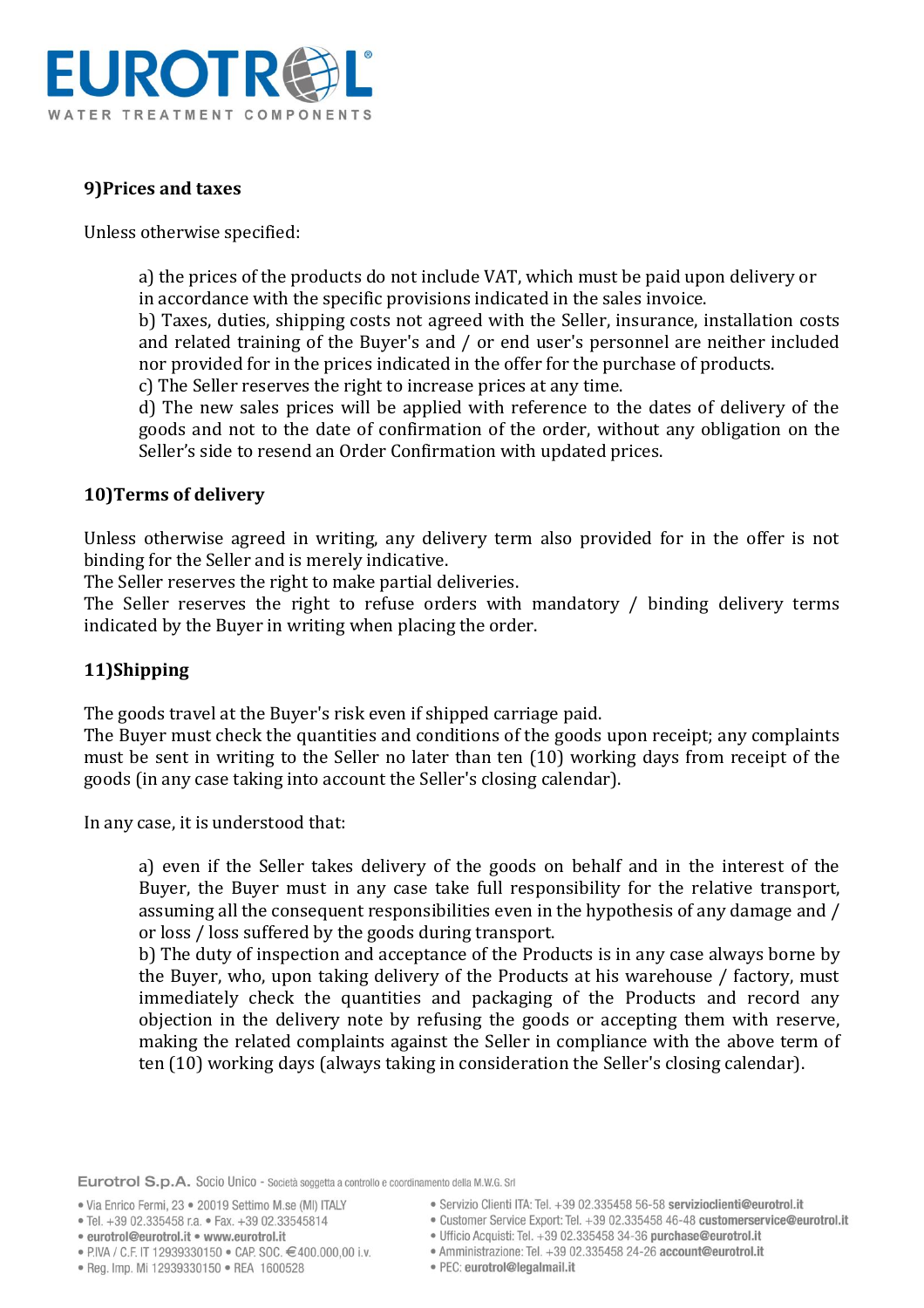

# **12)Delays in taking the goods stored in the Seller's warehouse**

The date of collection of the goods indicated in the purchase order received by the Seller must be considered mandatory and may be waived and / or otherwise modified only with the prior written consent of the Seller.

In case of a delay of fifteen (15) working days (excluding the Seller's closing days) with respect to the date of collection of the goods, the order will be considered as cancelled and the Buyer shall be charged 10% of the taxable amount of the goods not collected.

# **13)Returns of material**

At the request of the Buyer, the Seller may consent in writing to the return and / or in any case to the giving back by the Buyer of all or part of the goods referred to in a specific purchase order.

The Buyer's request for total or partial return of the goods must in any case be received in writing by the Seller no later than 60 (sixty) calendar days from the date on which the goods in question were delivered to the Buyer's warehouse / factory.

If the request is accepted by the Seller, it is in any case understood and agreed that:

a) shipping is at the Buyer's expense.

b) A penalty equal to 20% of the taxable sales value of each returned material will be applied to the Buyer.

c) The goods must be returned within and not later than 30 (thirty) days from the date of acceptance of the return by the Seller.

d) Goods returned after 30 (thirty) days from the date of acceptance of the return by the Seller will be rejected.

If upon the return, the material turns out as incomplete and / or damaged in any part, including packaging, it will NOT be considered useful for resale; the Seller will then issue a return note to the Buyer for non-compliant material, reserving all claims for compensation and / or in any case any claim against the same Buyer, thus not issuing any credit note.

### **14)Warranties**

Goods considered to be defective, subject to written authorization from the Seller, may only be returned carriage paid, within and no later than 30 (thirty) days from the date of authorization from the Seller, at the expense of the Buyer, with accompanying information notes on the defect found.

The purchased products are guaranteed to be free from defects from the date of production (if not available, from the date of shipment) for a period of 1 (one) year, except for:

- a) 10 (ten) years: MWG brand pressure vessels
- b) 5 (five) years: MWG brand cabinets and brine tanks

- · eurotrol@eurotrol.it · www.eurotrol.it
- P.IVA / C.F. IT 12939330150 CAP. SOC. €400.000.00 i.v.
- · Reg. Imp. Mi 12939330150 · REA 1600528
- · Servizio Clienti ITA: Tel. +39 02.335458 56-58 servizioclienti@eurotrol.it
- · Customer Service Export: Tel. +39 02.335458 46-48 customerservice@eurotrol.it
- · Ufficio Acquisti: Tel. +39 02.335458 34-36 purchase@eurotrol.it
- · Amministrazione: Tel. +39 02.335458 24-26 account@eurotrol.it
- · PEC: eurotrol@legalmail.it

<sup>·</sup> Via Enrico Fermi, 23 · 20019 Settimo M.se (MI) ITALY

<sup>·</sup> Tel. +39 02.335458 r.a. • Fax. +39 02.33545814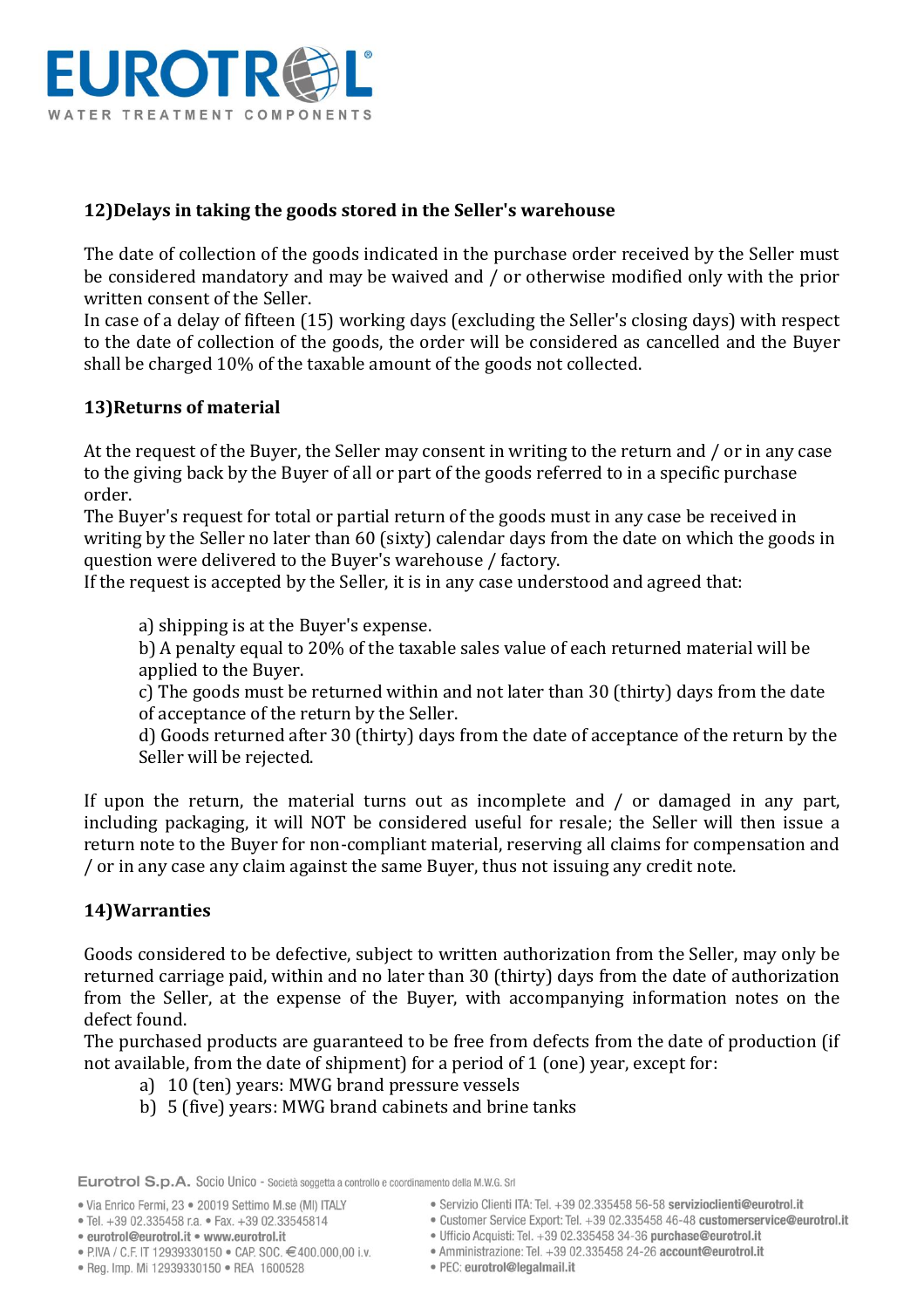

In the event of a warranty claim for damage occurred during transport carried out by the Seller, the Buyer shall within no more than 8 (eight) working days:

a) present a copy of the transport document indicating "material accepted with reserve". In the absence of such documentation, the opening of the Guarantee case will not take place.

b) no dispute with reference to the quantity, quality, type, and packaging of the products may be made except through the communication affixed to the delivery note indicated in the previous period.

With reference to each warranty request sent in writing to the Seller, the Buyer must:

a) agree to make the disputed products available to the Seller for inspection; this inspection will be carried out by the Seller or by an expert appointed by the Seller or by the manufacturer of the goods.

b) Deliver to the Seller any ancillary documentation deemed essential for the analysis for the evaluation of the requested Warranty.

c) Any product, for which the documentation has not been delivered in compliance with the procedures and terms indicated here by the Seller, will not be considered approved and accepted.

Once the existence of the requirements for the validity / effectiveness of the guarantee has been recognized, the results of any analyses carried out on the products found to be defective will not give rise to minutes with technical details, as these operations are covered by industrial secrecy.

### **15)Non-payment or late payment**

In the event of non-payment or delayed payment, even partial, with respect to the agreed deadline and indicated in the invoice, the Seller may, without prior notice, suspend the commercial activities subject to each order and / or in any case suspend the relative deliveries until the balance due by the Buyer is paid. In any case, in the event of delayed payment at the agreed deadlines, interest on late payments will accrue in favour of the Seller, calculated at the official reference rate of the European Central Bank increased by 4 (four) points.

It is understood that ownership of the goods referred to in each order will remain with the Seller until full payment of the consideration by the Buyer.

The delay in payments will also cause the suspension of the warranty for the products sold.

In the event of failure or delayed payment, even partial, by the Buyer, the Seller will still have the right to suspend any deliveries still to be made or to consider the contract terminated by law pursuant to art. 1456 of the Civil Code, upon written notice to the Buyer.

The delivery dates indicated in the Order Confirmation will be rescheduled from the date of receipt of payment for Buyers who have paid in advance.

### **16)Force majeure**

- · Via Enrico Fermi, 23 · 20019 Settimo M.se (MI) ITALY
- · Tel. +39 02.335458 r.a. Fax. +39 02.33545814
- · eurotrol@eurotrol.it · www.eurotrol.it
- P.IVA / C.F. IT 12939330150 CAP. SOC. €400.000.00 i.v.
- 
- · Reg. Imp. Mi 12939330150 · REA 1600528
- · Servizio Clienti ITA: Tel. +39 02.335458 56-58 servizioclienti@eurotrol.it
- · Customer Service Export: Tel. +39 02.335458 46-48 customerservice@eurotrol.it
- · Ufficio Acquisti: Tel. +39 02.335458 34-36 purchase@eurotrol.it
- · Amministrazione: Tel. +39 02.335458 24-26 account@eurotrol.it
- · PEC: eurotrol@legalmail.it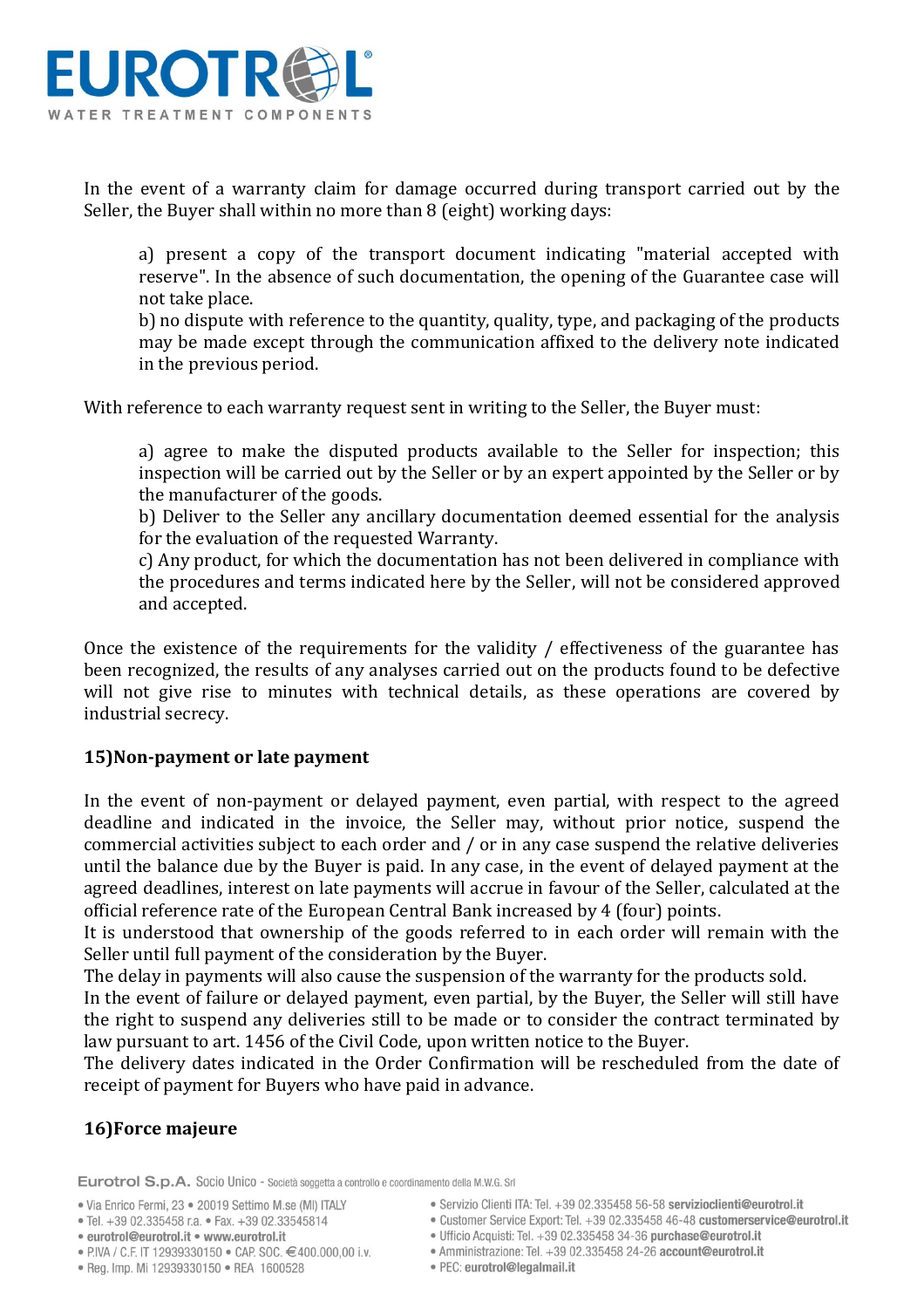

For reasons of force majeure we mean the completely sudden and / or unpredictable circumstances relating to the materials, people and / or organizations / states / companies directly or indirectly involved, that may make it impossible for the Seller to manage or fulfil the order. Merely by way of example and not exhaustively, for reasons of force majeure we mean, without any limitation, strikes, lockouts, riots, provisions of the public administration, subsequent blocks of the possibility of export or import, embargoes, acts of war, various impediments to third parties, technical complications occurred during the manufacturing of the product, natural disasters, pandemics etc.

# **17)Compliance with third party trade rules**

The Buyer undertakes not to sell US-made or European-made products in countries where there is a US and / or European Union embargo.

In this sense, it is understood that the Seller will not be able to ship the goods to the countries listed in the US Black List and / or the European Union, which the Buyer declares to be well aware of and which may in any case be subject to changes and additions.

### **18)Treatment of personal data**

The Buyer's personal data will be processed in accordance with the provisions of Italian and European law on the processing of personal data (Legislative Decree 10 August 2018 no. 101, GDPR).

The Seller informs the Buyer that the Seller is the Data Controller, and that the Buyer's personal data are collected and processed exclusively for the execution of this agreement. The Buyer has the right to request the Seller to update, rectify, integrate, cancel and transform their data into anonymous form.

# **19)Jurisdiction and applicable law**

Any dispute that may arise regarding the interpretation, validity, applicability, or termination of these GCS and of the individual contracts and / or supply and / or sale offers, is the exclusive competence of the Court of Milan.

The law applicable to these GCS and to individual supply and / or sales contracts is the Italian Law.

### **20)Final provisions**

The invalidity in whole or in part of individual provisions of these GCS does not affect the validity of the remaining provisions. These General Conditions of Sale are drawn up in two languages, Italian and English. In case of doubts about interpretation, the Italian version will prevail. Pursuant to and for the purposes of Articles 1341 and 1342 of the Italian Civil Code, the Buyer specifically approves the provisions referred to below:

### Art. 1 - Effectiveness of these general conditions

- P.IVA / C.F. IT 12939330150 CAP. SOC. €400.000.00 i.v.
- · Reg. Imp. Mi 12939330150 · REA 1600528
- · Servizio Clienti ITA: Tel. +39 02.335458 56-58 servizioclienti@eurotrol.it
- · Customer Service Export: Tel. +39 02.335458 46-48 customerservice@eurotrol.it
- · Ufficio Acquisti: Tel. +39 02.335458 34-36 purchase@eurotrol.it
- · Amministrazione: Tel. +39 02.335458 24-26 account@eurotrol.it
- · PEC: eurotrol@legalmail.it

<sup>·</sup> Via Enrico Fermi, 23 · 20019 Settimo M.se (MI) ITALY

<sup>·</sup> Tel. +39 02.335458 r.a. • Fax. +39 02.33545814

<sup>·</sup> eurotrol@eurotrol.it · www.eurotrol.it